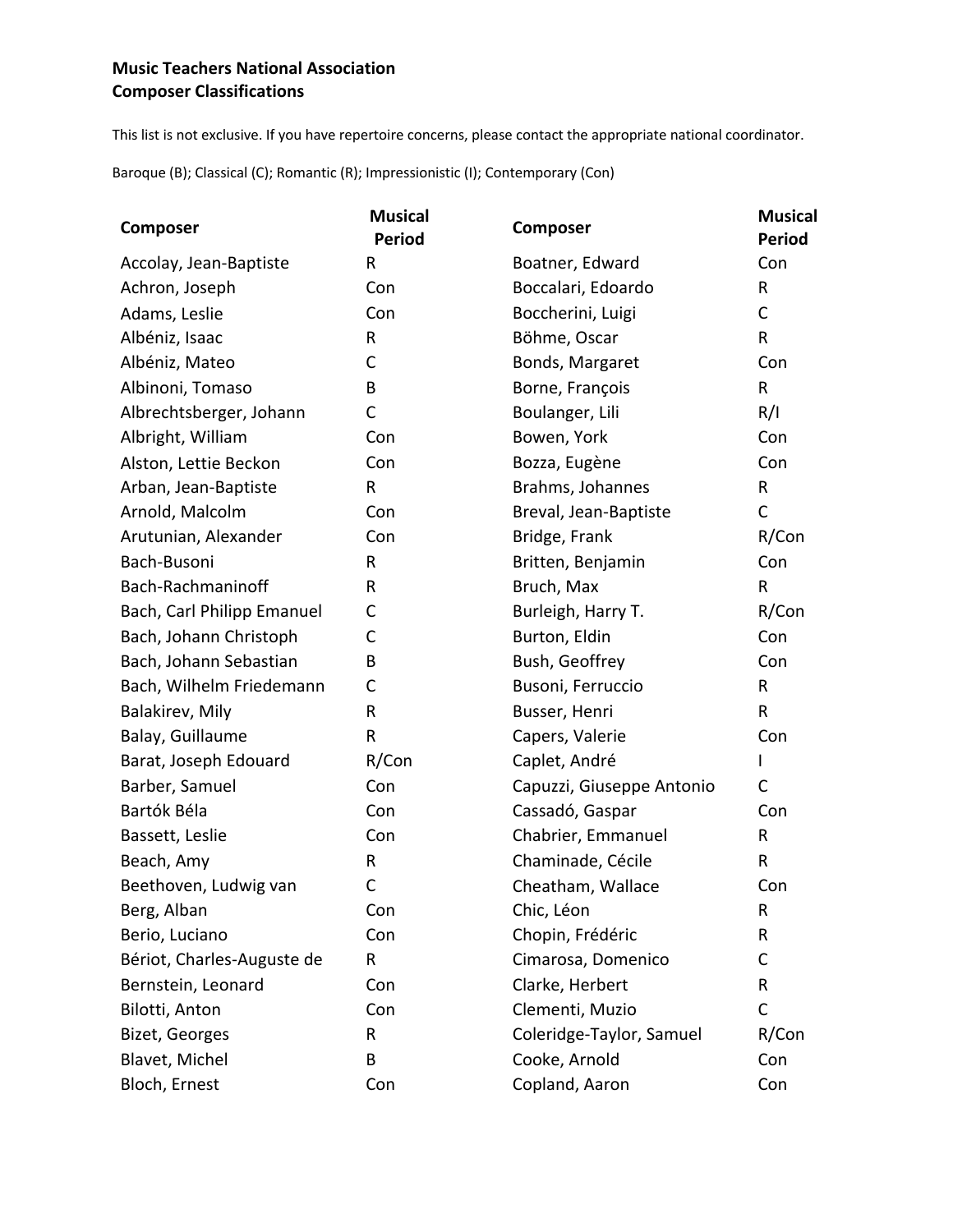| <b>Composer</b>       | <b>Musical</b><br><b>Period</b> | Composer                   | <b>Musical</b><br><b>Period</b> |
|-----------------------|---------------------------------|----------------------------|---------------------------------|
| Cords, Gustav         | R                               | Enesco, Georges            | R/Con                           |
| Corelli, Arcangelo    | B                               | Evans, Jeremiah            | Con                             |
| Corigliano, John      | Con                             | Ewald, Victor              | $\mathsf{R}$                    |
| Couperin, François    | B                               | Falla, Manuel de           | I/Con                           |
| Cowell, Henry         | Con                             | Fauré, Gabriel             | R                               |
| Creston, Paul         | Con                             | Finzi, Gerald              | Con                             |
| Crumb, George         | Con                             | Florio, Caryl              | $\mathsf R$                     |
| Crusell, Bernhard     | C                               | Françaix, Jean             | Con                             |
| Damaré, Eugene        | R                               | Franck, César              | $\mathsf{R}$                    |
| Damase, Jean-Michel   | Con                             | Francoeur, François        | C                               |
| Danzi, Franz          | $\mathsf{C}$                    | Franz, Oscar               | $\mathsf{R}$                    |
| David, Ferdinand      | R                               | Frumerie, Gunnar de        | Con                             |
| Debussy, Claude       |                                 | Ganne, Louis               | $\mathsf{R}$                    |
| Decruck, Fernande     | I/Con                           | Gaubert, Philippe          | R                               |
| Dela, Maurice         | Con                             | Génin, Paul-Agricole       | $\mathsf{R}$                    |
| Delibes, Leo          | $\mathsf{R}$                    | Gershwin, George           | Con                             |
| Dello Joio, Norman    | Con                             | Ginastera, Alberto         | Con                             |
| Demersseman, Jules    | R                               | Glazunov, Alexander        | R                               |
| Denisov, Edison       | Con                             | Glière, Reinhold           | R/Con                           |
| Desenclos, Alfred     | Con                             | Gluck, Willibald Christoph | $\mathsf C$                     |
| Desportes, Yvonne     | Con                             | Godard, Benjamin           | R                               |
| Dett, R. Nathaniel    | R/Con                           | Goedicke, Alexander        | R                               |
| Devienne, François    | $\mathsf C$                     | Goëns, Daniel van          | R                               |
| Dick, Marcel          | Con                             | Goltermann, Georg          | $\mathsf{R}$                    |
| Dohnányi, Ernst von   | R/Con                           | Gotkovsky, Ida             | Con                             |
| Donjon, Johannes      | R                               | Granados, Enrique          | R                               |
| Doppler, Albert Franz | R                               | Grétry, André              | C                               |
| Dorham, Kenny         | Con                             | Grieg, Edvard              | R                               |
| Dornel, Louis-Antoine | B                               | Griffes, Charles           |                                 |
| Dougherty, Celius     | Con                             | Guilmant, Alexandre        | R                               |
| Dubois, Pierre Max    | Con                             | Haddad, Don                | Con                             |
| Dukas, Paul           | Con                             | Hailstork, Adolphus        | Con                             |
| Duparc, Henri         | R                               | Handel, George Frideric    | B                               |
| Dutilleux, Henri      | Con                             | Hartley, Walter            | Con                             |
| Dvořák, Antonin       | R                               | Haydn, Franz Joseph        | C                               |
| Eccles, Henry         | B                               | Hayes, Roland              | Con                             |
| Elgar, Edward         | R                               | Heiden, Bernhard           | Con                             |
| Ellington, Duke       | Con                             | Henselt, Adolph            | R                               |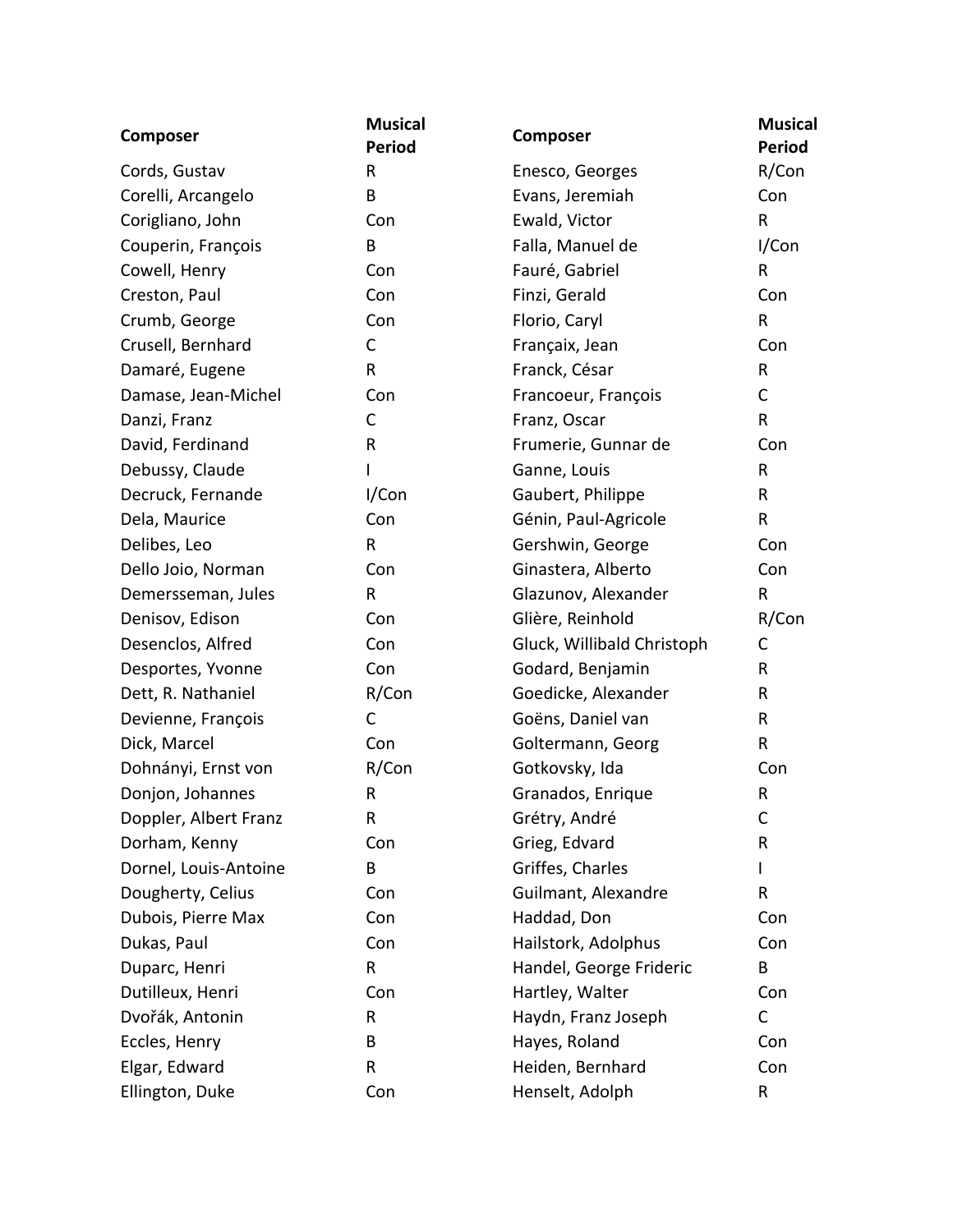| Composer                | <b>Musical</b><br><b>Period</b> | Composer                 | <b>Musical</b><br><b>Period</b> |
|-------------------------|---------------------------------|--------------------------|---------------------------------|
| Hindemith, Paul         | Con                             | Lees, Benjamin           | Con                             |
| Honegger, Arthur        | Con                             | Levitski, Mischa         | R                               |
| Hoover, Katherine       | Con                             | Liebermann, Lowell       | Con                             |
| Hovhannes, Alan         | Con                             | Liebermann, Rolf         | Con                             |
| Hüe, Georges            | R/Con                           | Ligeti, György           | Con                             |
| Hummel, Johann Nepomuk  | C                               | Liszt, Franz             | $\mathsf{R}$                    |
| Husa, Karel             | Con                             | Lloyd, Charles Jr.       | Con                             |
| Ibert, Jacques          | I/Con                           | Lunde, Lawson            | Con                             |
| Ireland, John           | R/I                             | Lutoslawski, Witold      | Con                             |
| Ives, Charles           | Con                             | MacDowell, Edward        | $\mathsf R$                     |
| Jacob, Gordon           | Con                             | Maros, Rudolf            | Con                             |
| Janáček, Leoš           | I/Con                           | Martin, Frank            | Con                             |
| Jeanjean, Paul          |                                 | Martinu, Bohuslav        | Con                             |
| Johnson, Hall           | R/Con                           | Maslanka, David          | Con                             |
| Jolivet, André          | Con                             | Massenet, Jules          | $\mathsf{R}$                    |
| Joplin, Scott           | R/Con                           | Medtner, Nicolai         | R                               |
| Kabalevsky, Dmitri      | Con                             | Mendelssohn, Felix       | $\mathsf{R}$                    |
| Karg-Elert, Sigfrid     | R/Con                           | Menotti, Gian Carlo      | Con                             |
| Kay, Ulysses Simpson    | Con                             | Messiaen, Olivier        | Con                             |
| Kennan, Kent            | Con                             | Milhaud, Darius          | Con                             |
| Khachaturian, Aram      | Con                             | Mlynarski, Emil          | $\mathsf R$                     |
| Khachaturian, Karen     | Con                             | Molter, Johann           | $\mathsf C$                     |
| King, Betty Jackson     | Con                             | Mompou, Federico         | Con                             |
| Klughardt, August       | R                               | Monti, Vittorio          | $\mathsf{R}$                    |
| Knorr, Ernst-Lothar von | Con                             | Moszkowski, Moritz       | R                               |
| Koch, Erland von        | Con                             | Mouquet, Jules           | R                               |
| Kodály, Zoltán          | Con                             | Moussorgsky, Modest      | R.                              |
| Kreisler, Fritz         | $\mathsf{R}$                    | Mozart, Leopold          | $\mathsf C$                     |
| Krenek, Ernst           | Con                             | Mozart, Wolfgang Amadeus | $\mathsf C$                     |
| Kroll, Bernhard         | Con                             | Mozart/Kreisler          | C/R                             |
| Krommer, Franz          | $\mathsf{C}$                    | Muczynski, Robert        | Con                             |
| Kurka, Robert           | Con                             | Musgrave, Thea           | Con                             |
| Lacour, Guy             | Con                             | Nardini, Pietro          | C                               |
| Lalo, Édouard           | R                               | Neruda, J. G. B.         | C                               |
| Lantier, Pierre         | Con                             | Nicholson, Charles       | R                               |
| Larsson, Lars-Erik      | Con                             | Nielsen, Carl            | R/Con                           |
| Lebedev, Alexy          | R                               | Onovwerosuoke, Fred      | Con                             |
| Lecuona, Ernesto        | Con                             | Osborne, Willson         | Con                             |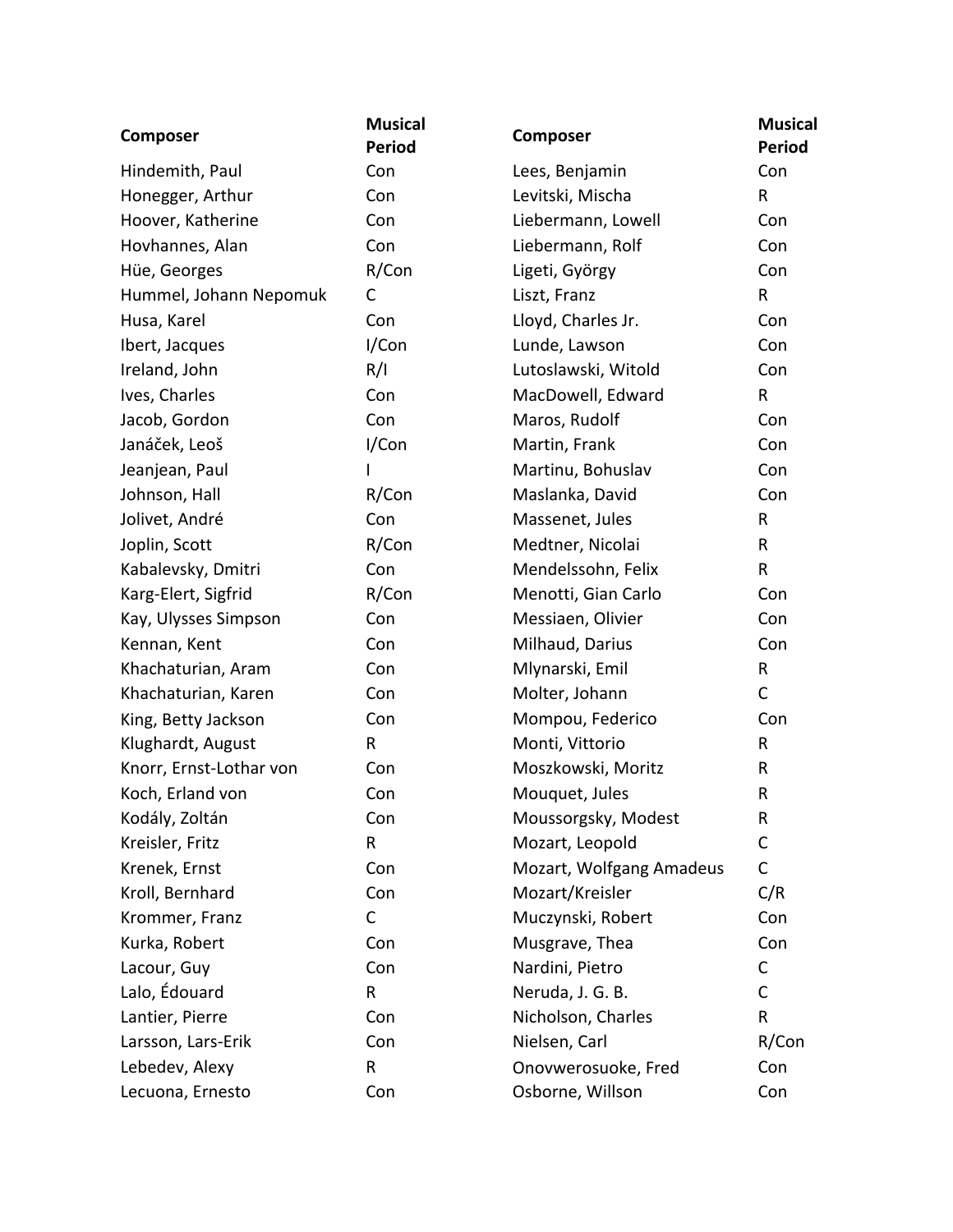| <b>Composer</b>             | <b>Musical</b><br><b>Period</b> | Composer                  | <b>Musical</b><br><b>Period</b> |
|-----------------------------|---------------------------------|---------------------------|---------------------------------|
| Ostransky, Leroy            | Con                             | Scarlatti, Domenico       | B                               |
| Paderewski, Ignace          | R                               | Schlözer, Pyotr           | R                               |
| Paganini, Niccolò           | R                               | Schmitt, Florent          | I/Con                           |
| Palmgren, Selim             | I/Con                           | Schubert, Franz           | C/R                             |
| Peck, Russell               | Con                             | Schumann, Robert          | $\mathsf{R}$                    |
| Penderecki, Krzystof        | Con                             | Scott, Cyril              | I/Con                           |
| Pergolesi, Giovanni         | В                               | Scriabin, Alexander       | R/Con                           |
| Perkinson, Coleridge-Taylor | Con                             | Seitz, Friedrich          | R                               |
| Persichetti, Vincent        | Con                             | Shostakovich, Dmitri      | Con                             |
| Piazzolla, Astor            | Con                             | Sibelius, Jean            | $\sf R$                         |
| Pieczonka, Albert           | R                               | Simons, Gardell           | Con                             |
| Pierné, Gabriel             | I/Con                           | Singelée, Jean-Baptiste   | $\mathsf{R}$                    |
| Popper, David               | R                               | Smetana, Bedřich          | $\mathsf{R}$                    |
| Poulenc, Francis            | Con                             | Smith, Grace Wiley        | Con                             |
| Price, Florence             | Con                             | Smith, Irene Britton      | Con                             |
| Prokofiev, Sergei           | Con                             | Soler, Antonio            | B                               |
| Pryor, Arthur               | R/Con                           | Spohr, Louis              | R                               |
| Quantz, Johann              | B                               | Squire, William Henry     | R                               |
| Rachmaninoff, Sergei        | R                               | Stamitz, Carl             | $\mathsf C$                     |
| Ravel, Maurice              | L                               | Stamitz, Johann           | $\mathsf C$                     |
| Reger, Max                  | R                               | Still, William Grant      | Con                             |
| Reicha, Anton               | C                               | Strauss, Richard          | $\mathsf R$                     |
| Reinecke, Carl              | R                               | Stravinsky, Igor          | Con                             |
| Ries, Franz                 | R                               | Sutermeister, Heinrich    | Con                             |
| Rimsky-Korsakov, Nicolai    | R                               | Swanson, Howard           | Con                             |
| Rivier, Jean                | I/Con                           | Szymanowski, Karol        | I/Con                           |
| Robinson, John              | Con                             | Taffanel, Paul            | R                               |
| Ropartz, Guy                | R                               | Tansman, Alexandre        | Con                             |
| Rossini, Gioacchino         | R                               | Tartini, Giuseppe         | B                               |
| Roussel, Albert             | I/Con                           | Tauriello, Antonio        | Con                             |
| Rueff, Jeanine              | Con                             | Tchaikovsky, Pyotr Ilyich | R                               |
| Russell, Oswald             | Con                             | Tcherepnin, Alexander     | Con                             |
| Saint-Saëns, Camille        | R                               | Tcherepnin, Ivan          | Con                             |
| Sammartini, Giovanni        | B/C                             | Telemann, Georg Philipp   | В                               |
| Sancan, Pierre              | Con                             | Ten Have, Willem          | R                               |
| Saraste, Pablo de           | R                               | Ticheli, Frank            | Con                             |
| Satie, Erik                 | Con                             | Tomasi, Henri             | Con                             |
| Scarlatti, Alessandro       | B                               | Tower, Joan               | Con                             |